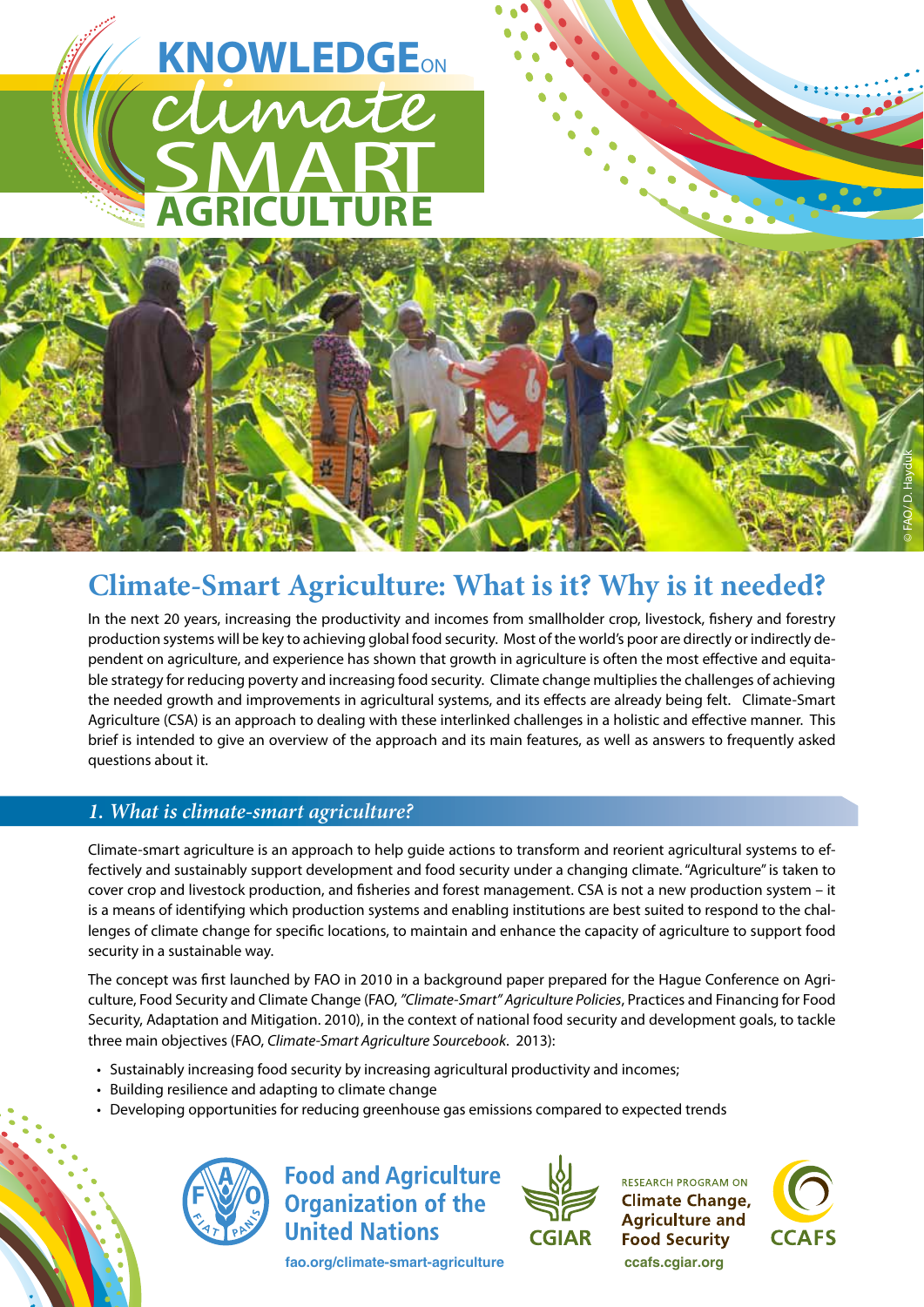#### **1.1 Sustainably increasing agricultural productivity and incomes**

Around 75% of the world's poor live in rural areas and agriculture is their most important income source. Experience has shown that growth in the agricultural sector is highly effective in reducing poverty and increasing food security in countries with a high percentage of the population dependent on agriculture (World Bank, *World Development Report*. 2008). Increasing productivity as well as reducing costs through increased resource-use efficiency are important means of attaining agricultural growth. "Yield gaps" indicating the difference between the yields farmers obtain on farms and the technically feasible maximum yield, are quite substantial for smallholder farmers in developing countries (FAO, *The State of Food and Agriculture*. 2014). Similarly, livestock productivity is often much lower than it could be. Reducing these gaps by enhancing the productivity of agro-ecosystems and increasing the efficiency of soil, water, fertilizer, livestock feed and other agricultural inputs offers higher returns to agricultural producers, reducing poverty and increasing food availability and access. These same measures can often result in lower greenhouse gas emissions compared with past trends.

# **1.2 Building resilience to climate change**

According to the recently released fifth assessment report of the Intergovernmental Panel on Climate Change (IPCC), the effects of climate change on crop and food production are already evident in several regions of the world, with negative effects more common than positive ones, and developing countries highly vulnerable to further negative impacts from climate change on agriculture (IPCC Summary for Policymakers. IPCC *Climate Change 2014: Impacts, Adaptation, and Vulnerability. Part A: Global and Sectoral Aspects,* eds Field, C. B. *et al.* Cambridge Univ. Press, 2014). In the medium and long term, average and seasonal maximum temperatures are projected to continue rising, leading to higher average rainfall, but these effects are not evenly distributed. With globally wet regions and seasons getting wetter and dry regions and seasons getting drier (Porter, J. R. *et al*. in *Climate Change 2014: Impacts, Adaptation, and Vulnerability. Part A: Global and Sectoral Aspects,* eds Field, C. B. *et al*. 485–533. IPCC, Cambridge Univ. Press, 2014).

There is already an increase in the frequency and intensity of extreme events, such as drought, heavy rainfall and subsequent flooding and high maximum temperatures. The increased exposure to these climate risks, already being experienced in many parts of the world, poses a significant threat to the potential for increasing food security and reducing poverty amongst low-income agricultural-dependent populations.

It is possible to reduce and even avoid these negative impacts of climate change – but it requires formulating and implementing effective adaptation strategies. Given the site-specific effects of climate change, together with the wide variation in agro-ecologies and farming, livestock and fishery systems, the most effective adaption strategies will vary even within countries. A range of potential adaptation measures have already been identified which can provide a good starting point for developing effective adaptation strategies for any particular site. These include enhancing the resilience of agro-ecosystems by increasing ecosystem services through the use of agro-ecology principles and landscape approaches. Reducing risk exposure through diversification of production or incomes, and building input supply systems and extension services that support efficient and timely use of inputs, including stress tolerant crop varieties, livestock breeds and fish and forestry species are also examples of adaptation measures that can increase resilience.

#### **1.3 Developing opportunities to reduce greenhouse gases emissions compared to expected trends**

Agriculture, including land-use change, is a major source of greenhouse gas emissions, responsible for around a quarter of total anthropogenic GHG emissions. Agriculture contributes to emissions mainly through crop and livestock management, as well as through its role as a major driver of deforestation and peatland degradation. Non-CO<sub>2</sub> emissions from agriculture are projected to increase due to expected agricultural growth under business-as-usual growth strategies.

There is more than one way agriculture's greenhouse gas emissions can be reduced. Reducing emission intensity (e.g. the CO<sub>2</sub>eq/unit product) through sustainable intensification is one key strategy for agricultural mitigation (Smith, P. *et al*. in *Climate Change 2014: Mitigation of Climate Change* Ch. 11. IPCC, Cambridge Univ. Press, 2014). The process involves implementation of new practices that enhance the efficiency of input use so that the increase in agricultural output is greater than the increase in emissions (Smith, P. *et al.* in *Climate Change 2014: Mitigation of Climate Change* Ch. 11. IPCC, Cambridge Univ. Press, 2014).

Another important emissions reduction pathway is through increasing the carbon-sequestration capacity of agriculture. Plants and soils have the capacity to remove CO<sub>2</sub> from the atmosphere and store it in their biomass – this is the process of carbon sequestration. Increasing tree cover in crop and livestock systems (e.g. through agro-forestry) and reducing soil disturbance (e.g. through reduced tillage) are two means of sequestering carbon in agricultural systems. However, this form of emissions reduction may not be permanent – if the trees are cut or the soil plowed, the stored CO<sub>2</sub> is released. Despite these challenges, increasing carbon sequestration represents a huge potential source of mitigation, especially since the agricultural practices that generate sequestration are also important for adaptation and food security.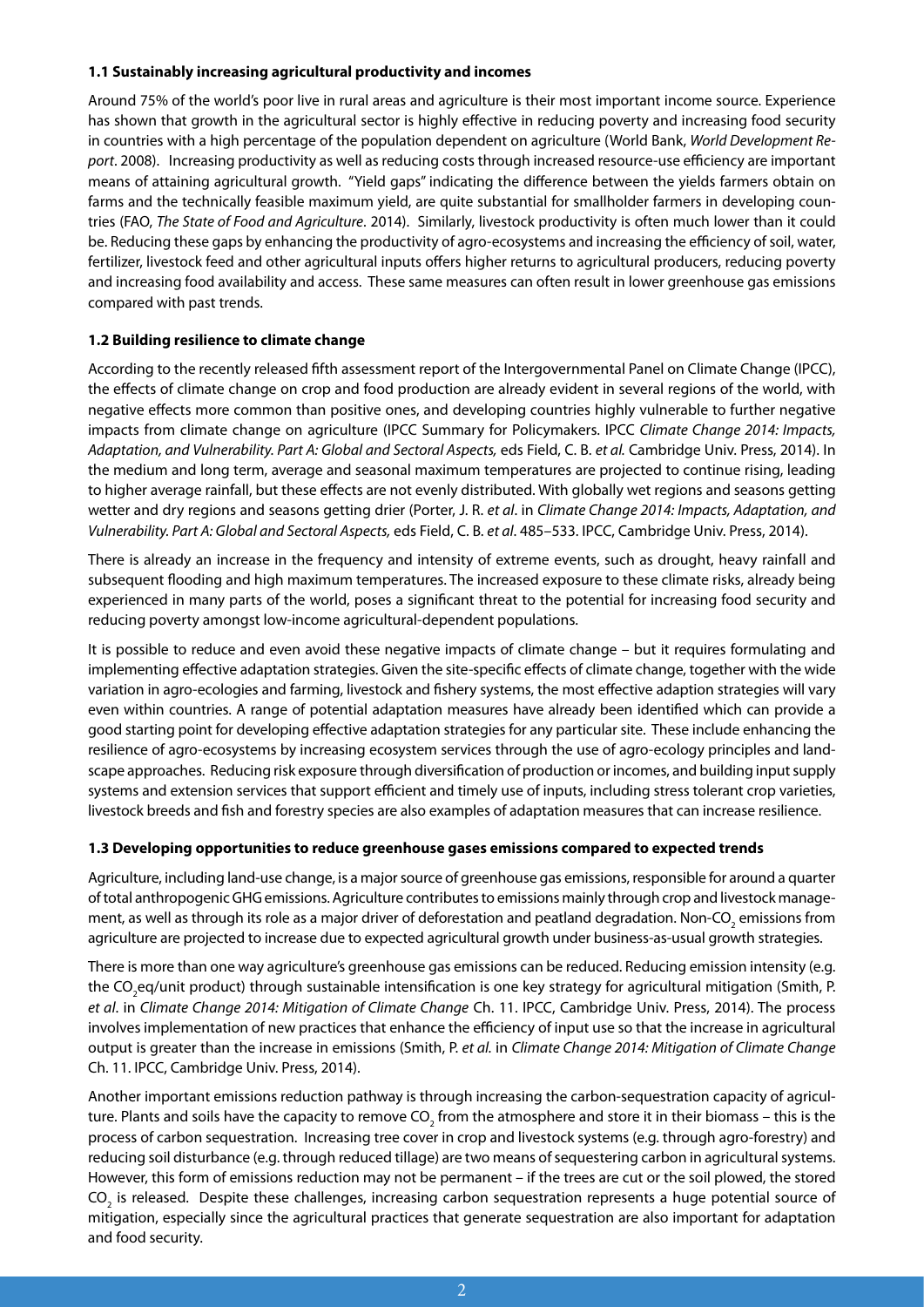# *2. Synergies and Tradeoffs between CSA objectives*

A fundamental issue for the CSA approach is identifying and addressing tradeoffs that arise between the three objectives and developing context-specific and pragmatic approaches to dealing with them. When taken together, the three objectives imply a need for more resource-efficient and resilient systems (FAO, *Climate-Smart Agriculture Sourcebook.* 2013). The CSA approach is designed to identify and enable implementation of strategies that explicitly account for each of the objectives, reducing tradeoffs and enhancing synergies between them, across varying conditions.

 The scale at which CSA actions are considered is also important in defining CSA. The question posed is usually whether CSA implies that the activities undertaken by every farmer in every field should generate food security, adaptation and mitigation benefits ("triple wins"). The short answer to this question is no. A CSA policy for agricultural development includes various interventions (on practices, delivery systems/institutions and policies) at various scales (community, landscape, agro-ecological zone, regional and national). The need for adaptation and potential for mitigation in relation to achieving food security/development vary amongst these activities and scales, and thus the potential to capture synergies. The CSA approach recognizes the priority of food security in agricultural strategies of developing countries, integrates adaptation required to maintain and enhance food security, as well as the degree to which mitigation co-benefits can be generated at national, regional and global levels.

Finally, CSA recognizes that a key issue to resolve in thinking about synergies, and ultimately in accessing climate finance, is how the baseline or reference level will be defined in order to measure progress on any of the objectives.

For those developing countries seeking international support for agricultural adaptation/mitigation, the way in which achievement of objectives is measured, would have to be in line with international procedures agreed by the UNFCCC or the funding mechanism in question, such as the Adaptation Fund, the Global Environment Facility and the Green Climate Fund. For those not seeking international support, national policy will tend to guide action and measurement as formulated in instruments such as national climate change and agricultural policies, strategies and investment plans.

# *3. What does the CSA approach involve?*

The CSA approach is still relatively new and under continuous development. The approach involves tools to identify climate-smart sustainable agricultural growth pathways for given locations and situations. CSA aims to identify technical and economic principles that can be applied in the development of climate-smart action options that are embedded in national and local institutional frameworks.

#### **A. The CSA readiness approaches include four major types of actions:**

- *1. Expanding the evidence base***:** One of the key pieces of information that agricultural policy makers need, and often lack, are the current and near-future projected effects of climate change in their country, and the implications for the agricultural priorities and programs of the country. Factors such as increasing rainfall variability, delayed onset of the rainy season, and increasing seasonal maximum temperatures, are all examples of climate change impacts that are already being realized and different responses are needed for effective adaptation for each of these. Identifying effective adaptation options to maintain and enhance the capacity of agriculture to generate productivity and income increases needed for food security is thus one fundamental objective of the CSA evidence base. Estimates of the potential reduction in greenhouse gas emissions (or increased carbon sequestration) that adaptation strategies can generate is a second key objective of the evidence base, as this is essential for accessing climate finance for mitigation. These two elements of the evidence base can be used to develop recommendations on the type of practice or change in agricultural systems needed for CSA. The final major objective of the evidence base is to generate information on the barriers to adoption of practice changes identified as CSA priorities, as well as the policy and institutional responses that can be made to overcome them.
- *2. Supporting enabling policy frameworks:* Implementing CSA requires the development of supportive policies and plans, as well as coordination across processes and institutions responsible for agriculture, climate change, food security and land use, to avoid contradictions or inconsistencies. This is accomplished through dialogue amongst key stakeholders in a participatory process to build consent in identifying and managing trade offs and capturing any synergies across major policy efforts for agriculture and climate change. Inclusion of farmers (women and men), resource managers and value-chain participants, including the private sector is crucial.
- *3. Strengthening national and local institutions:* Building the capacity of national policy makers to participate in global-level policy fora on climate change and agriculture, and to reinforce their linkages with local-level governance structures contributes to an enabling environment for coherent action across levels and the two policy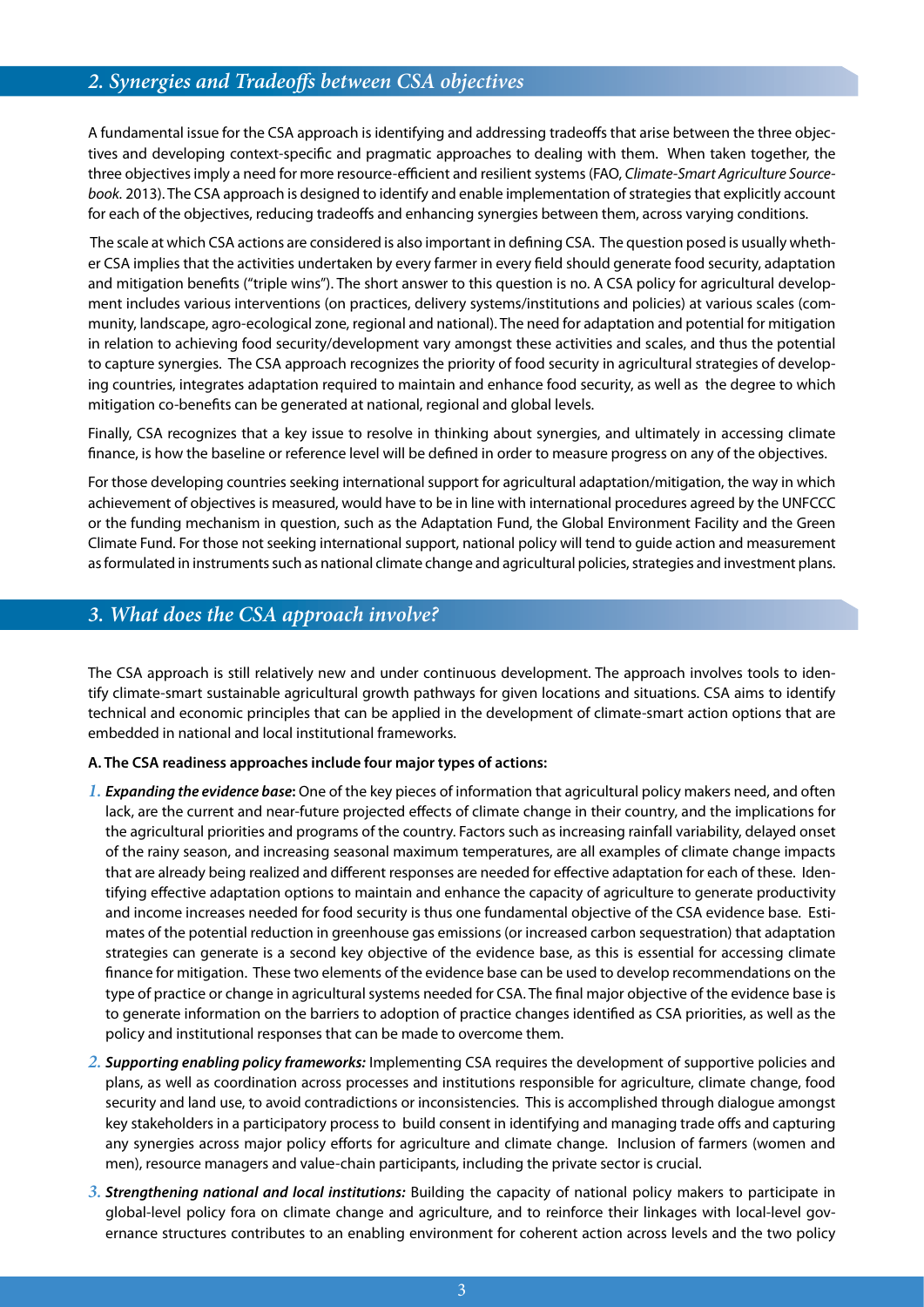areas. Strengthening local institutions to empower, enable and motivate farmers is essential. Emerging evidence indicates that there are five important enabling actions needed from local institutions to support CSA. These are: 1) facilitating the capacity of farmers (and herders, fishers and foresters) to work together in a coordinated fashion to manage land and water resources across landscapes, through land tenure systems, water-use groups, farmer's organizations etc. 2) increasing the flow of information between national and local levels – through institutions such as extension and weather information services, 3) increasing access to credit for investing in sustainable land and water management through micro-finance institutions, 4) improving timely access to the type and amount of inputs (such as seeds and inorganic fertilizer) needed for enhancing efficient use in agricultural production systems, and 5) supporting effective risk management at the farm level through coordinated actions that may include insurance, safety nets, income diversification and storage capacity.

*4. Enhancing financing options*: Transition to climate-smart agricultural development pathways requires new investments. A key opportunity for CSA, particularly among the international community, is to unlock both agriculture and climate finance for institutional change at the national and local level, including improving access to capital, insurance products and other safety nets among smallholder farmers. Climate finance represents a significant additional source of finance to the agricultural sector which faces a considerable funding gap. New climate financing instruments are currently under development, primarily the Green Climate Fund which could reach financing levels of \$100 billion/year from 2020, if commitments are realized. Moreover, there is an increasing tendency of Official Development Assistance to take into account climate change in financing decisions. Working with financing sources to develop mechanisms and procedures that support the capacity of developing countries to measure, report and credit mitigation co-benefits they can realize through their agricultural development and adaptation activities is an important enabling measure that has a prominent role in the CSA approach. Instruments such as the nationally appropriate mitigation actions (NAMAs) and National Adaptation Plans (NAPs) are the key national policy instruments for defining national priorities for adaptation and mitigation that can be expected to play an important role in linking to national and international sources of finance. Ideally, these should be aligned with national agricultural investment plans to facilitate the linkages between agricultural and climate finance to support CSA.

#### **B. What are we likely to see on the ground with CSA?**

Different elements of climate-smart agricultural systems may include:

- *1. Management of farms, crops, livestock, aquaculture and capture fisheries*: What is most "climate-smart" depends strongly on biophysical and socio-economic contexts. Options for crops include switching varieties or species, changing cropping calendars, and nutrient management such as micro-dosing, mulching or organic fertilizers application. Options for livestock include improving the quality of pastures and feed, changing herd management, and specific responses to heat stress. In fisheries, changes in locations, quotas and species are all relevant, while in aquaculture, combining species and managing temperature are climate-smart options. Overall farm-management options include diversification of production, integrated crop-livestock systems, agroforestry, restoring organic soils, limiting soil erosion, energy efficiency, use of biomass fuels, integrated pest management, and enhancing management of water resources and irrigation.
- *2. Landscape or ecosystem management:* CSA also encourages looking at agricultural systems in the context of larger landscapes and ecosystems, so as to better understand the inter-linkages between agricultural production and ecosystem services within and external to agro-ecosystems. The role of water-resource management and land-use change in food security, adaptation and mitigation across landscapes is an important element. Regulating ecosystem services such as hydrology or biodiversity, including in the soil, can generate production, adaptation and mitigation co-benefits. Multiple objective forest management can generate benefits for food security, development, adaptation to climate change (microclimate), water management, soil protection, agrobiodiversity protection (pollinators) and assist with carbon storage and greenhouse gas emission reduction.
- *3. Services for farmers and land managers*: Increasing adaptive capacity of farmers, herders, fishers and foresters requires increasing a range of services. These include climate information services, such as seasonal forecasts or early-warning systems, advisory services that link climate information to agricultural decisions, and financial services such as credit and insurance. Social protection as well as new index-based weather insurance products can increase the ability of smallholders to invest in agriculture despite increasing climate variability.
- *4. Changes in the wider food system:* Agricultural production is not the only focus of adaptation and mitigation actions that support food security and livelihoods. Across the value chain, innovations in harvesting, storage, transport, primary and secondary processing, retail and consumer activities are essential elements of the enabling and incentivizing environment needed for CSA.